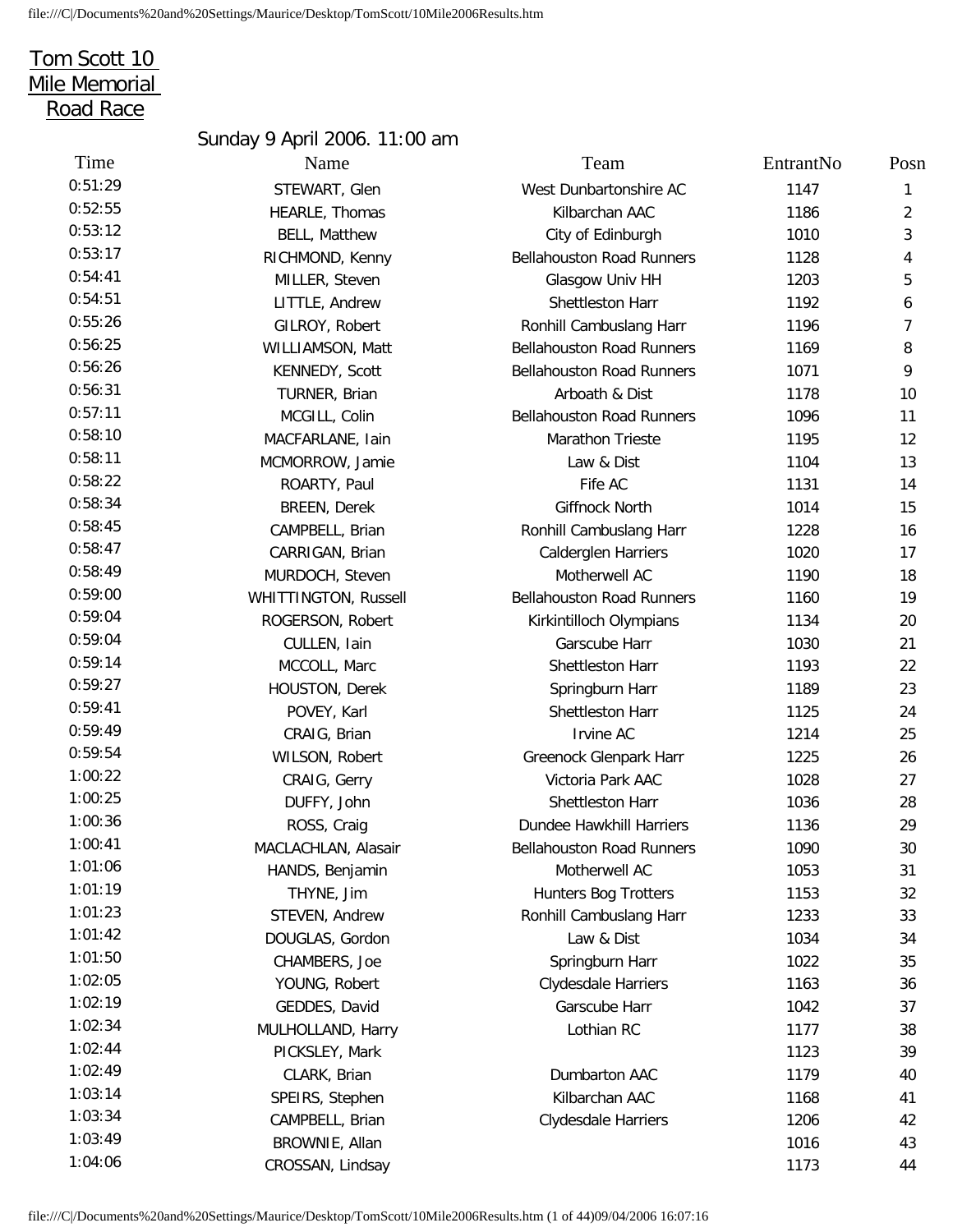| 1:04:10 | SALMOND, Richard         |                            | 1209 | 45 |
|---------|--------------------------|----------------------------|------|----|
| 1:04:20 | DEVINE, Andy             |                            | 1239 | 46 |
| 1:04:22 | MCFADDEN, Bill           | Kirkintilloch Olympians    | 1170 | 47 |
| 1:04:25 | CARTER, Philip           | Victoria Park AAC          | 1021 | 48 |
| 1:04:47 | SCOTT, Robin             | Kilbarchan AAC             | 1139 | 49 |
| 1:05:01 | WAUGH, Stuart            | Calderglen Harriers        | 1157 | 50 |
| 1:05:02 | COUPER, Claire           |                            | 1235 | 51 |
| 1:05:51 | LIDDELL, Steven          |                            | 1081 | 52 |
| 1:06:00 | CULLIE, Alan             | Calderglen Harriers        | 1242 | 53 |
| 1:06:02 | ROWLEY, James            | Law & Dist                 | 1137 | 54 |
| 1:06:04 | MCANENY, Jim             |                            | 1174 | 55 |
| 1:06:06 | BURKE, Iain              | <b>Bellahouston Harr</b>   | 1232 | 56 |
| 1:06:22 | GORDON?, Robert          |                            | 1176 | 57 |
| 1:06:55 | CROMAR, Ion              | <b>Forfar Road Runners</b> | 1029 | 58 |
| 1:06:59 | CAIRNEY, Augustine       | Clydesdale Harriers        | 1205 | 59 |
| 1:07:03 | NEILSON, Robert          |                            | 1120 | 60 |
| 1:07:27 | PUGH, Rod                | Jonnie Walker Kilmarnock   | 1126 | 61 |
| 1:07:29 | MCLAUGHLIN, John         | Kilbarchan AAC             | 1102 | 62 |
| 1:07:32 | SHANNON, Gordon          |                            | 1141 | 63 |
| 1:07:35 | CHRISTIE, Erica          | <b>Bellahouston Harr</b>   | 1024 | 64 |
| 1:07:51 | MCINTYRE, Gareth         | Dumfries RC                |      | 65 |
| 1:07:52 |                          | Ferranti AAC               | 1098 |    |
| 1:07:53 | GONZALEE SANCHEE, Susana |                            | 1207 | 66 |
| 1:08:15 | BROWN, Cliff             | Clydesdale Harriers        | 1015 | 67 |
| 1:08:15 | MILNE, Ronald            | Forfar Road Runners        | 1111 | 68 |
| 1:08:20 | MOORE, David             | <b>Forfar Road Runners</b> | 1113 | 69 |
| 1:08:23 | MILLAR, Hilary           | Giffnock North             | 1108 | 70 |
| 1:08:26 | FAIRWEATHER, David       | Ronhill Cambuslang Harr    | 1038 | 71 |
|         | DAVIS, Jim               |                            | 1033 | 72 |
| 1:08:34 | FARRELL, Raymond         | <b>Bella Road Runners</b>  | 1223 | 73 |
| 1:08:45 | HYDES, Mick              | Motherwell AC              | 1057 | 74 |
| 1:08:46 | MCCHORD, Marie           | Kirkintilloch Olympians    | 1093 | 75 |
| 1:09:05 | <b>GREENHAUGH, Bruce</b> | <b>Bella Road Runners</b>  | 1221 | 76 |
| 1:09:07 | MURRAY, John             |                            | 1117 | 77 |
| 1:09:11 | MURPHY, John             | Annan AC                   | 1118 | 78 |
| 1:09:45 | MURPHY, Frank            |                            | 1116 | 79 |
| 1:09:50 | MUIR, Darran             |                            | 1115 | 80 |
| 1:09:54 | ARMSTRONG, David         |                            | 1005 | 81 |
| 1:09:58 | KINSELLA, John           | Clydesdale Harriers        | 1075 | 82 |
| 1:10:01 | HARPER, Keith            | Portobello RC              | 1217 | 83 |
| 1:10:09 | QUINN, Joe               |                            | 1175 | 84 |
| 1:10:25 | FLEMING, Helen           |                            | 1039 | 85 |
| 1:10:29 | BOYLE, David             | <b>Bella Road Runners</b>  | 1238 | 86 |
| 1:11:00 | STEIN, Bill              | Giffnock North             | 1146 | 87 |
| 1:11:04 | HALL, David              | West Dunbartonshire AC     | 1049 | 88 |
| 1:11:07 | BRADSHAW, Chris          |                            | 1013 | 89 |
| 1:11:13 | MUIR, Kenneth            | Motherwell AC              | 1194 | 90 |
| 1:11:14 | SHAW(SV), Alistair       | Giffnock North             | 1188 | 91 |
| 1:11:15 | COWIE, Michael           | Energy Zone Carnnegie Harr | 1199 | 92 |
| 1:11:19 | GRAHAM, Matthew          | Motherwell AC              | 1208 | 93 |
| 1:11:24 | GORDON, Hamish           |                            | 1244 | 94 |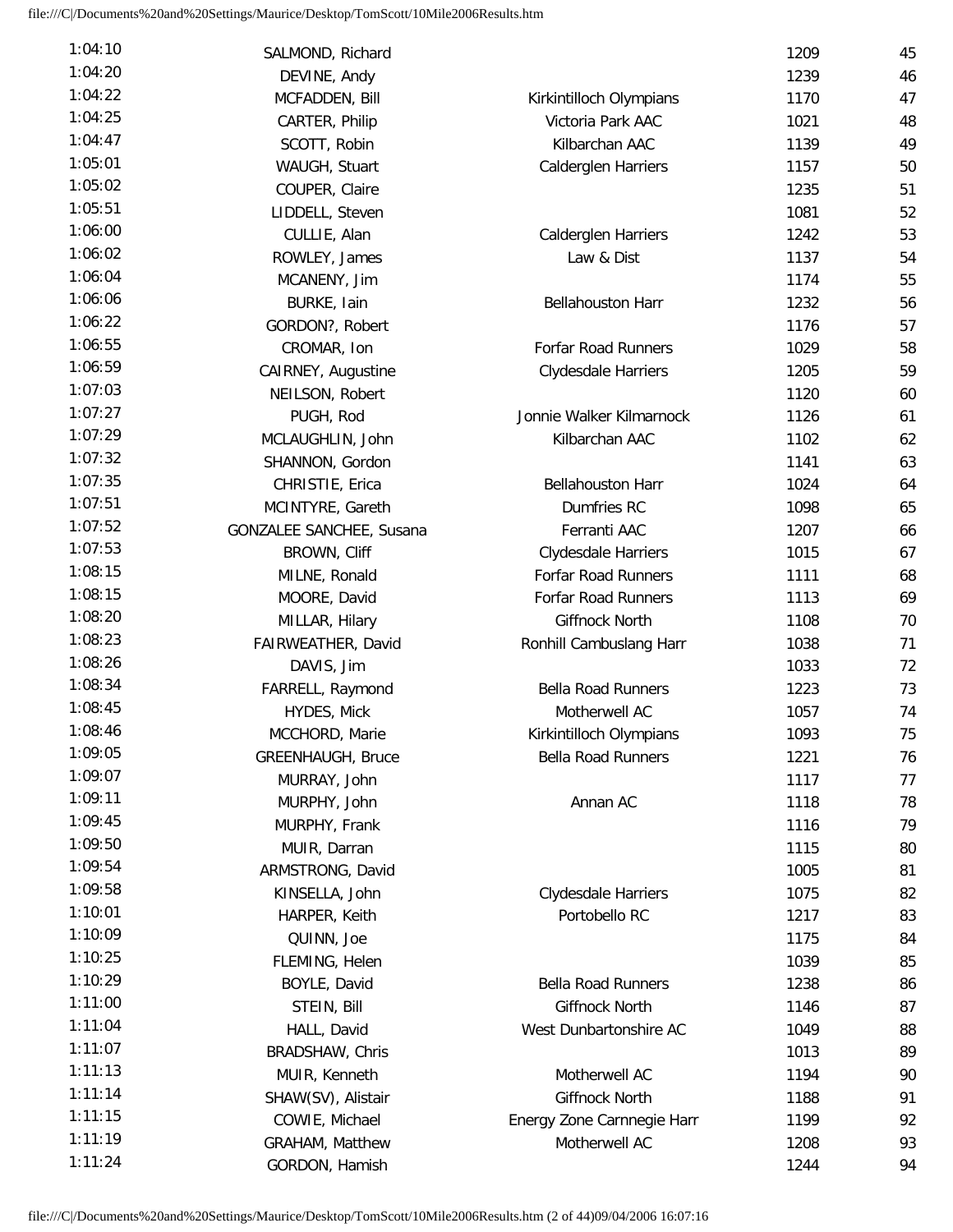| 1:11:25 | TAIT, Gayle                   | Motherwell AC                    | 1210         | 95         |
|---------|-------------------------------|----------------------------------|--------------|------------|
| 1:11:28 | MARTIN, Angelia               | East Kilbride AC                 | 1085         | 96         |
| 1:11:51 | MACDONALD, Steven             |                                  | 1087         | 97         |
| 1:12:07 | DENHOLM, John                 | Jog Scotland                     | 1231         | 98         |
| 1:12:11 | MITCHELL, David               | Clydesdale Harriers              | 1112         | 99         |
| 1:12:45 | HALL, Tony                    |                                  | 1051         | 100        |
| 1:12:45 | MUNRO, Carole                 | Motherwell AC                    | 1114         | 101        |
| 1:12:49 | <b>BLAIKE, Terry</b>          |                                  | 1011         | 102        |
| 1:12:54 | LAMONT, Douglas               | <b>Bellahouston Road Runners</b> | 1076         | 103        |
| 1:13:10 | SCOTT, Sally                  | Portobello RC                    | 1138         | 104        |
| 1:13:33 | LOGAN, David                  | <b>Giffnock North</b>            | 1226         | 105        |
| 1:13:58 | BRUCE, Jim                    | Stornowy RC                      | 1017         | 106        |
| 1:13:58 | LEE, Anne                     | Giffnock North                   | 1077         | 107        |
| 1:14:38 | WAHEED, Sikander              |                                  | 1158         | 108        |
| 1:14:49 | MCMILLAN, Stuart              |                                  | 1218         | 109        |
| 1:14:56 | RODGERS, Murdoch              |                                  | 1132         | 110        |
| 1:15:16 | DAVIE, Allan                  | Energy Zone Carnnegie Harr       | 1201         | 111        |
| 1:15:16 | BUNYAN, David                 |                                  | 1216         | 112        |
| 1:15:22 | MAY, Nicola                   | Energy Zone Carnnegie Harr       | 1200         | 113        |
| 1:15:53 | MCAFFER, Donald               | Motherwell AC                    | 1241         | 114        |
| 1:15:55 | MCLEAN, James                 |                                  | 1103         | 115        |
| 1:15:57 | MCCUR, Fiona                  | Clydesdale Harriers              | 1180         | 116        |
| 1:16:00 | SURGENER, Robert              | Jog Scotland                     | 1234         | 117        |
| 1:16:02 | MCMILLAN, Tom                 |                                  | 1107         | 118        |
| 1:16:09 | DUGUID, Nairn                 | <b>Forfar Road Runners</b>       | 1037         | 119        |
| 1:16:12 | TAYLOR, Sharon                | Scottish Vet Harr                | 1150         | 120        |
| 1:16:14 |                               |                                  | 1073         | 121        |
| 1:16:18 | KENNY, Patrick                | <b>Beith Harr</b>                |              |            |
| 1:16:20 | HUGHES, David<br>LEGGETT, Ian |                                  | 1056<br>1078 | 122<br>123 |
| 1:16:24 |                               | Livingstone & Dist               |              |            |
| 1:16:33 | SCOTT, Kathryn                | Clydesdale Harriers              | 1140         | 124        |
| 1:16:34 | AITCHISON, Alan               | Portobello RC                    | 1003         | 125        |
| 1:16:38 | WOOD, Frances                 |                                  | 1162         | 126        |
| 1:16:43 | STEVENSON, James Anthony      | Strathclyde Fire & Rescue        | 1213         | 127        |
| 1:16:54 | ROBERTSON, Marguerite         |                                  | 1166         | 128        |
| 1:17:01 | BARR, Clare                   | Motherwell AC                    | 1006         | 129        |
| 1:17:05 | MCCARREN, Scott               |                                  | 1204         | 130        |
| 1:17:09 | BARBOUR, Chris                | Law & Dist                       | 1164         | 131        |
| 1:17:14 | YOUNG, Susanne                | <b>Bella Road Runners</b>        | 1224         | 132        |
| 1:17:15 | RIDDELL, Duncan               | <b>Maryhill Harriers</b>         | 1129         | 133        |
| 1:17:27 | HANDS, Phyllis                | Motherwell AC                    | 1052         | 134        |
| 1:17:27 | DUNCANSON, Christine          |                                  | 1181         | 135        |
|         | SUTHERLAND, Kenneth           |                                  | 1148         | 136        |
| 1:17:30 | KENNEDY, Linda                | <b>Bellahouston Road Runners</b> | 1072         | 137        |
| 1:17:30 | MCGUIRE, Jacqueline           | <b>Bellahouston Road Runners</b> | 1101         | 138        |
| 1:18:03 | COMLEY, Irene                 | Giffnock North                   | 1026         | 139        |
| 1:18:03 | FOSTER, Gordon                |                                  | 1240         | 140        |
| 1:18:22 | ANDERSON, Mary                | <b>Giffnock North</b>            | 1004         | 141        |
| 1:18:39 | PITT, John                    | <b>Strahaven Striders</b>        | 1124         | 142        |
| 1:19:18 | MALEY, Janette                | Giffnock North                   | 1084         | 143        |
| 1:19:34 | RICHARDS, Iain                |                                  | 1191         | 144        |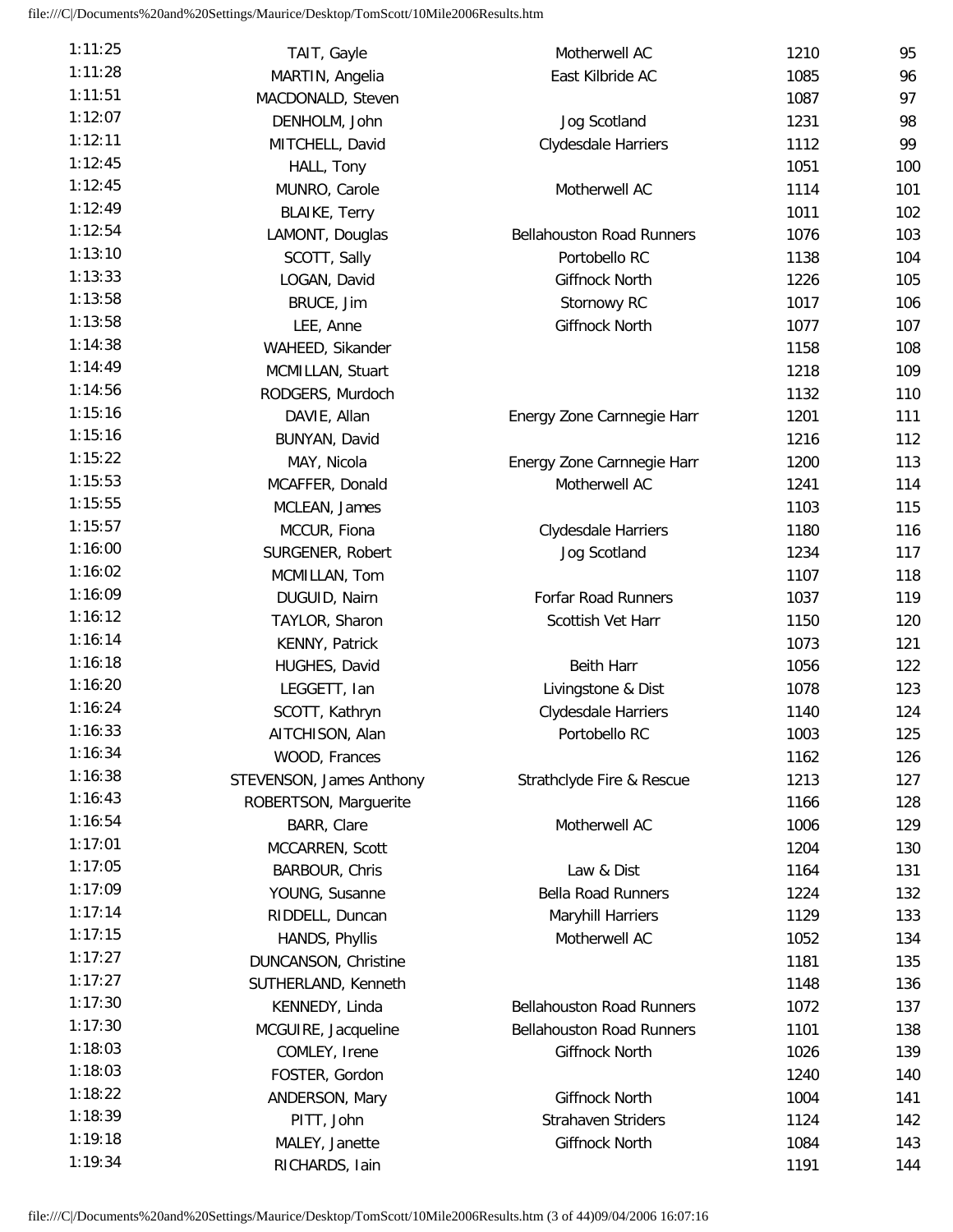| 1:19:46            | TAIT, Barry           |                                  | 1250 | 145 |
|--------------------|-----------------------|----------------------------------|------|-----|
| 1:19:48            | BURNS, Kenneth        | Giffnock North                   | 1019 | 146 |
| 1:19:52            | GALT, Jane            | <b>Bellahouston Road Runners</b> | 1040 | 147 |
| 1:19:55            | SHARKEY, John         |                                  | 1167 | 148 |
| 1:20:12            | LAMB, Giles           |                                  | 1185 | 149 |
| 1:20:20            | JAMIESON, Andrew      |                                  | 1065 | 150 |
| 1:20:22            | GRAY, Lindsey         | Hamilton Harr                    | 1048 | 151 |
| 1:20:25            | MCPHERSON, Mark       |                                  | 1106 | 152 |
| 1:20:42            | MCKIE, Charles        | <b>Giffnock North</b>            | 1222 | 153 |
| 1:20:49            | BAUCHOP, David        | Scottish Vet Harr                | 1008 | 154 |
| 1:20:50            | NELSON, Graham        |                                  | 1119 | 155 |
| 1:20:56            | LENNOX, Chris         | Law & Dist                       | 1079 | 156 |
| 1:21:11            | MCPHEAT, Graeme       |                                  | 1105 | 157 |
| 1:21:15            | INGLIS, George        | Springburn Harr                  | 1061 | 158 |
| 1:21:18            | MCFALL, Bert          | City of Edinburgh                | 1095 | 159 |
| 1:21:49            | HERD, Gavin           |                                  | 1215 | 160 |
| 1:21:53            | JAMIESON, Elaine      | Motherwell AC                    | 1066 | 161 |
| 1:22:14            | SOFTLEY, John         | Bellahouston Harr                | 1144 | 162 |
| 1:22:18            | PHILLIPS, David       |                                  | 1212 | 163 |
| 1:22:21            | JONES, Caroline       |                                  | 1067 | 164 |
| 1:22:22            | ANDERSON, Irene       | <b>Bellahouston Harr</b>         | 1230 | 165 |
| 1:22:25            | HENDERSON, David      | Fife AC                          | 1245 | 166 |
| 1:22:25            | SNEDDON, Mark         |                                  | 1143 | 167 |
| 1:22:41            |                       | <b>Strahaven Striders</b>        | 1202 | 168 |
| 1:22:42            | ALLISON, Margaret     |                                  | 1182 | 169 |
| 1:22:54            | RIPPON, Marie         | Clydesdale Harriers              |      |     |
| 1:23:10            | FOSTER, Alan          |                                  | 1041 | 170 |
| 1:23:14            | ALLEN, Patrica        | Motherwell AC                    | 1002 | 171 |
| 1:23:16            | LUCAS, Dorothy        | <b>Strahaven Striders</b>        | 1219 | 172 |
| 1:23:23            | MCGUIGAN, Stephen     |                                  | 1100 | 173 |
| 1:23:55            | MACFARLANE, Brian     |                                  | 1088 | 174 |
|                    | TRACEY, Jim           | Motherwell AC                    | 1211 | 175 |
| 1:23:57<br>1:24:50 | <b>BRENNAN, Terry</b> | <b>Bella Road Runners</b>        | 1243 | 176 |
|                    | HERD, Stuart          |                                  | 1229 | 177 |
| 1:24:54            | CHARNLEY, Kim         |                                  | 1165 | 178 |
| 1:25:04            | HYDES, Connie         | <b>Bellahouston Road Runners</b> | 1058 | 179 |
| 1:25:18            | HEVER, Chris          | Maryhill Harriers                | 1055 | 180 |
| 1:25:35            | PHILLIPS, Robert      |                                  | 1246 | 181 |
| 1:25:35            | TRAINER, Laura        | Giffnock North                   | 1249 | 182 |
| 1:26:41            | MILLIGAN, John        | <b>Bellahouston Road Runners</b> | 1236 | 183 |
| 1:26:45            | MADILL, Andy          | <b>Bellahouston Harr</b>         | 1220 | 184 |
| 1:26:51            | RAE, Charles          |                                  | 1127 | 185 |
| 1:28:42            | HAY, David            | <b>Bellahouston Harr</b>         | 1183 | 186 |
| 1:29:02            | CONNELLY, Sam         | <b>Forfar Road Runners</b>       | 1027 | 187 |
| 1:29:05            | AITON, Robert         |                                  | 1001 | 188 |
| 1:29:16            | IRVINE, Annette       | Jog Scotland                     | 1062 | 189 |
| 1:30:18            | KIRK, William         |                                  | 1197 | 190 |
| 1:31:02            | EDWARDS, Laurance     | Giffnock North                   | 1247 | 191 |
| 1:31:02            | COLQUHOUN, Catherine  | Giffnock North                   | 1248 | 192 |
| 1:32:54            | GRAY, Kate            | <b>Bellahouston Road Runners</b> | 1047 | 193 |
| 1:32:57            | SOMERS, Rosalind      | <b>Bellahouston Harr</b>         | 1227 | 194 |